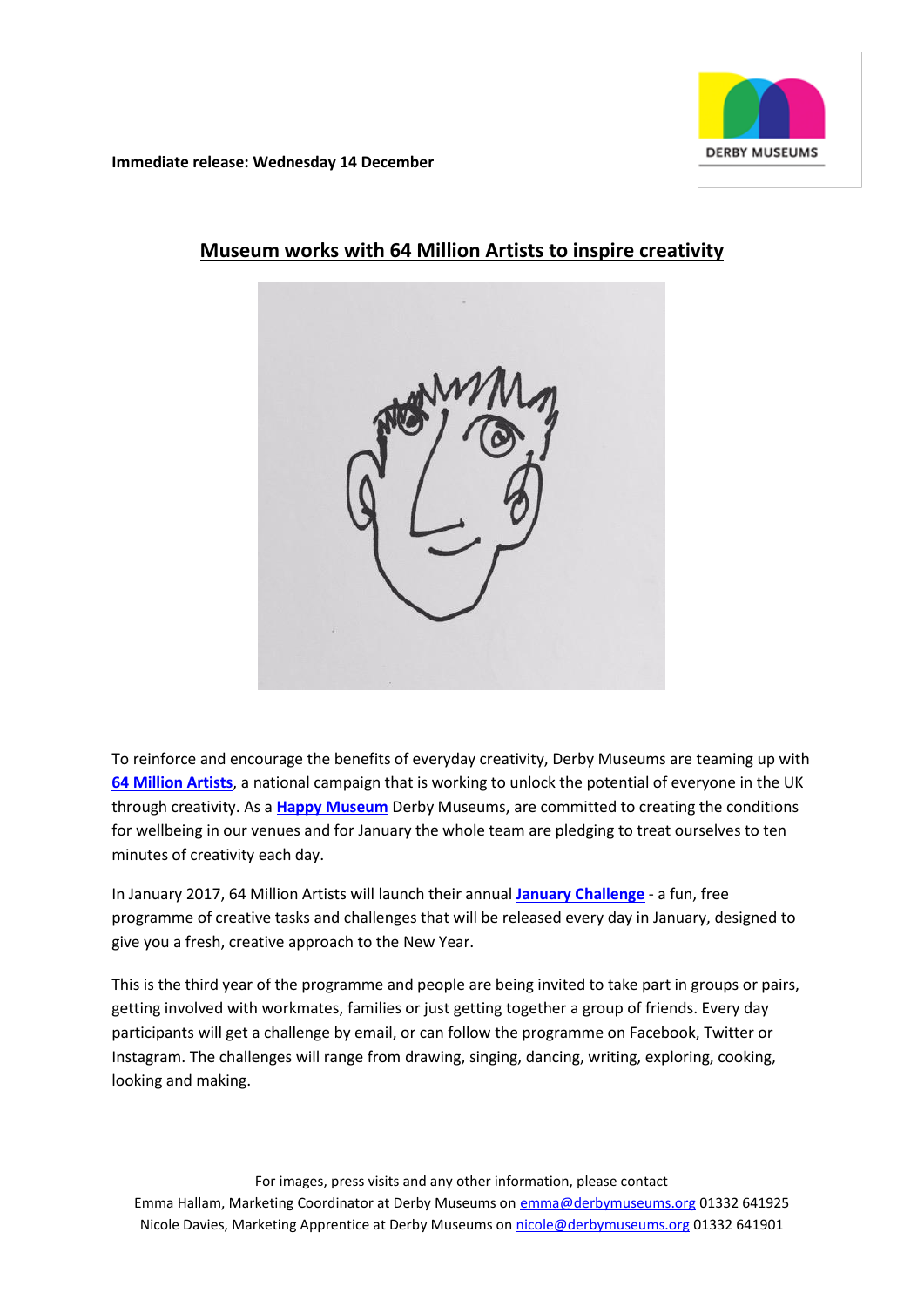

## **Andrea Hadley-Johnson, Co-production and Engagement Manager at Derby Museums said:**

*"I'm delighted that we have this opportunity to encourage acts of 'everyday creativity' by taking part in this playful January challenge. At Derby Museums we aim to foster a spirit of creative experimentation and this initiative has inspired us greatly. We aim to support one another in making time for some creative thinking and doing and hopefully the will entice our audiences to join us too"*

## **Jo Hunter, Co-founder and Director of 64 Million Artists said:**

*"We are thrilled that Derby Museums are taking part in the 64 Million Artists' January Challenge. This is our third year of running the programme and the first where we've encouraged people to get involved in groups. We believe that by doing, thinking about and sharing creativity with your friends, colleagues or family it helps you be better connected, more present and get more out of your day. Derby Museums are a shining example of a cultural organisation who really understand the importance of everyday creativity in their team, their community and in the work they do."*

The challenge is based on the 64 Million Artists' methodology of **Do**, **Think**, **Share**.

For each challenge, participants will be encouraged to:

**Do** the challenge – each one is designed to take only 10-15 minutes, be completely free to complete and use only your imagination or any materials you might have around you.

**Think** about what it was like – reflect on how it made you feel, whether it was easy or difficult, whether they might do something different next time.

**Share** either their thoughts or what they've done with the group they are participating with – in person, through Whatsapp or [a Facebook group,](https://www.facebook.com/64millionartists/?fref=ts) or more widely on social media on the 64 Million Artists website or on our social media pages.

Derby Museums plan to get their team, visitors and online audience involved and participants challenges can be shared with Derby Museums online via thei[r Twitter](https://twitter.com/derbymuseums) and the hashtag #DM64M

More information and the link to sign up can be found here: [http://64millionartists.com/the](http://64millionartists.com/the-january-challenge-2017-all-together-now/)[january-challenge-2017-all-together-now/](http://64millionartists.com/the-january-challenge-2017-all-together-now/)

## **ENDS**